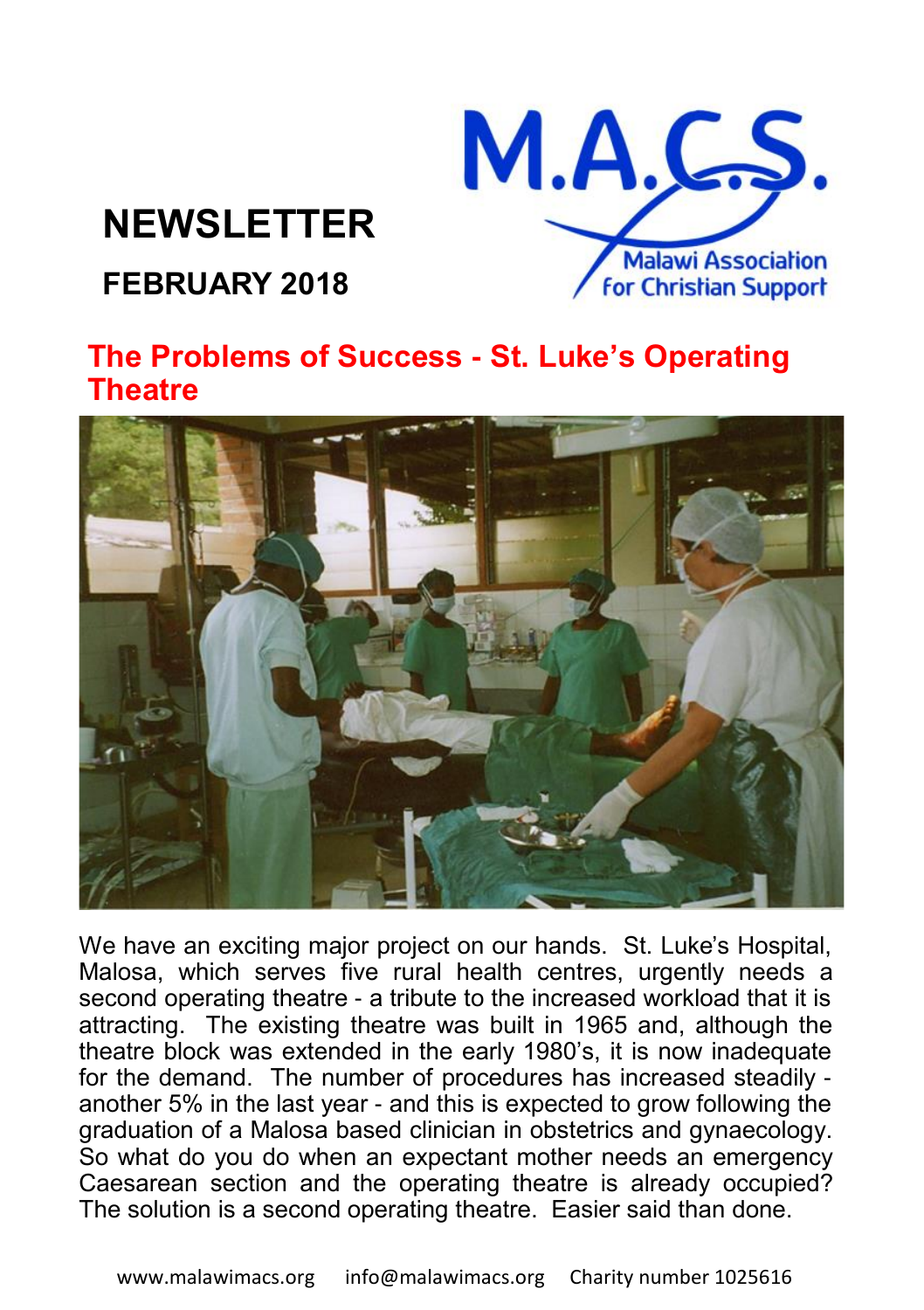Many minds sought a way of adding another theatre to the existing block. However, it proved impossible to achieve a design that overcame the potential for cross-infection or one that allowed the current theatre to continue working during building works. Consequently the answer has to be a new theatre suite. And that is the goal of our next appeal. Below is a plan of the new concept:



And that is not all. The move out of the existing theatre block provides a building which can be converted into a Nutrition Unit something else much needed in this flourishing hospital.

## **THANK YOU FROM BISHOP MTEKATEKA SECONDARY SCHOOL, NKHOTAKOTA**

*the borehole that MACS funded*  **Secondary School** *surrounding communities. water project has assisted us in a number of areas. We no longer*  Jesman Seva, *use the Board's water supply. We*  Director/Headmaster *pump our own water and supply to all our hostels, kitchen, and school toilets. Students are able to drink this potable water, wash their clothes, and do a number of cleaning jobs. Students are happy now being free from the frequent intermittent water supply by Water Board. WE SAY THANK YOU TO MACS!*

*"I would like to say thank you for The photograph below shows to help Bishop Mtekateka drawing water from one of the happy students and myself taps. God bless you and we feel blessed as well! "*

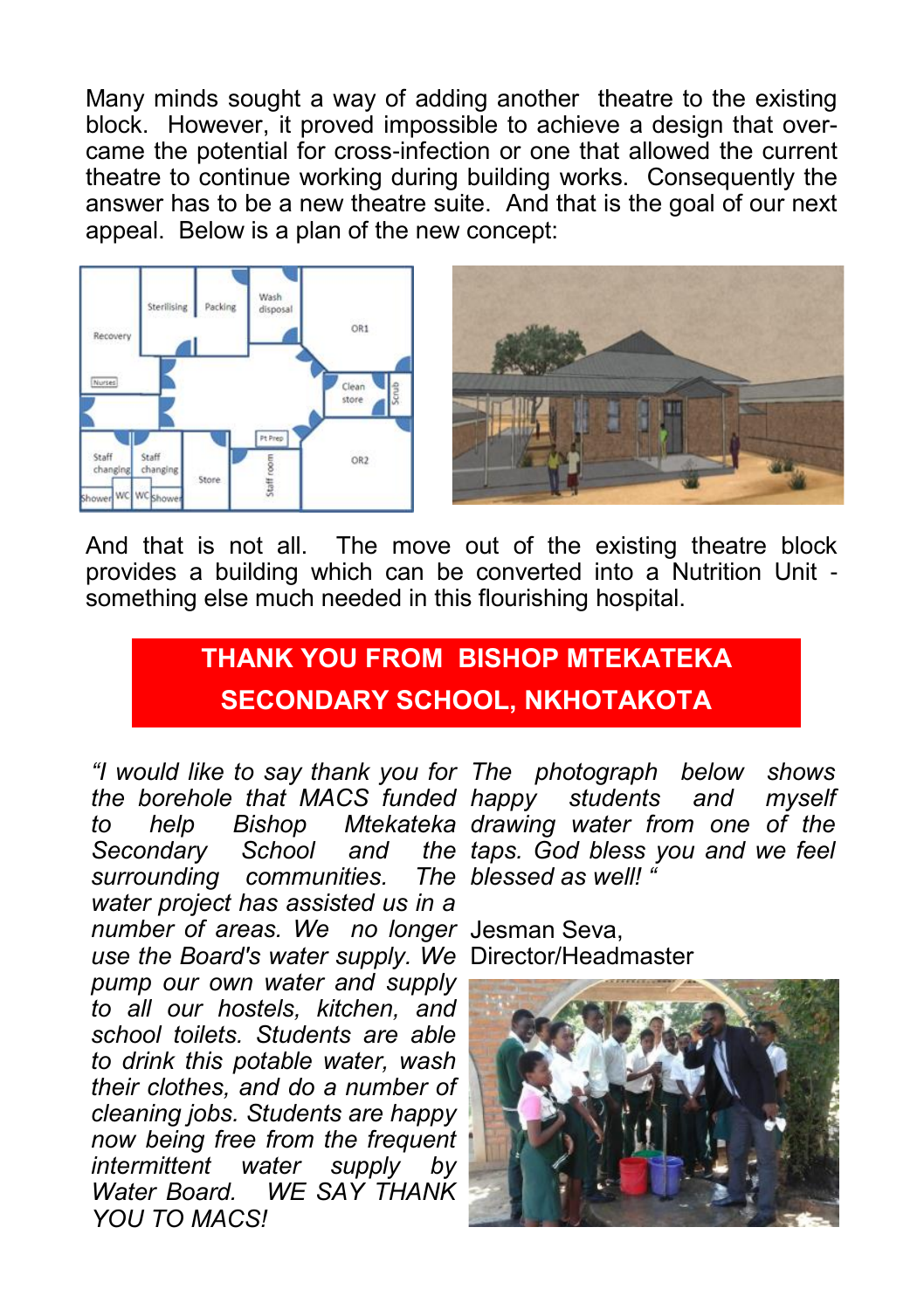## **CLEAN WATER FOR MALOSA**

The MACS' funded Malosa Water Mr Winasi Boma, Principal Hospital Dam with its tanks, filter systems Administrator, said "*We are thankful*  and chlorine doses has, for many *to our partners for responding so*  years, supplied water to St Luke's *quickly to our appeal for help.*  Hospital, Nursing College, Malosa *Though the water in the old system*  Secondary School, Likwenu Primary *has served us well, it's now*  School. Chilema Lav Training *muddy and* Centre and surrounding villages.

However, severe drought recent years has meant that the water levels have become dangerously low, particularly in the *water throughout the season,*  dry season, and the quality of the *including clean clear water for*  water has deteriorated.

Last September, MACS, Birmingham Diocese and USPG joined together to help fund a supplementary borehole system with overhead tanks to alleviate the problem.

*muddy and contains sediments, increasing the risk of diarrhoea and other waterborne diseases. A year ago there was a worrying outbreak of cholera and we had to close the school. Now we have drinking. Water from the dam will still be important for washing and flushing toilets, but this underground drinking water will change our lives for the better."* 



Mr Hankey Makwinja, Maintenance Supervisor, and one of the plumbers test water for the new system



A patient guardian caring for a sick relative at St Luke's said,

*"The quality of the water in the new system is the same as the water we drink at our homes from boreholes, this makes us feel safe".*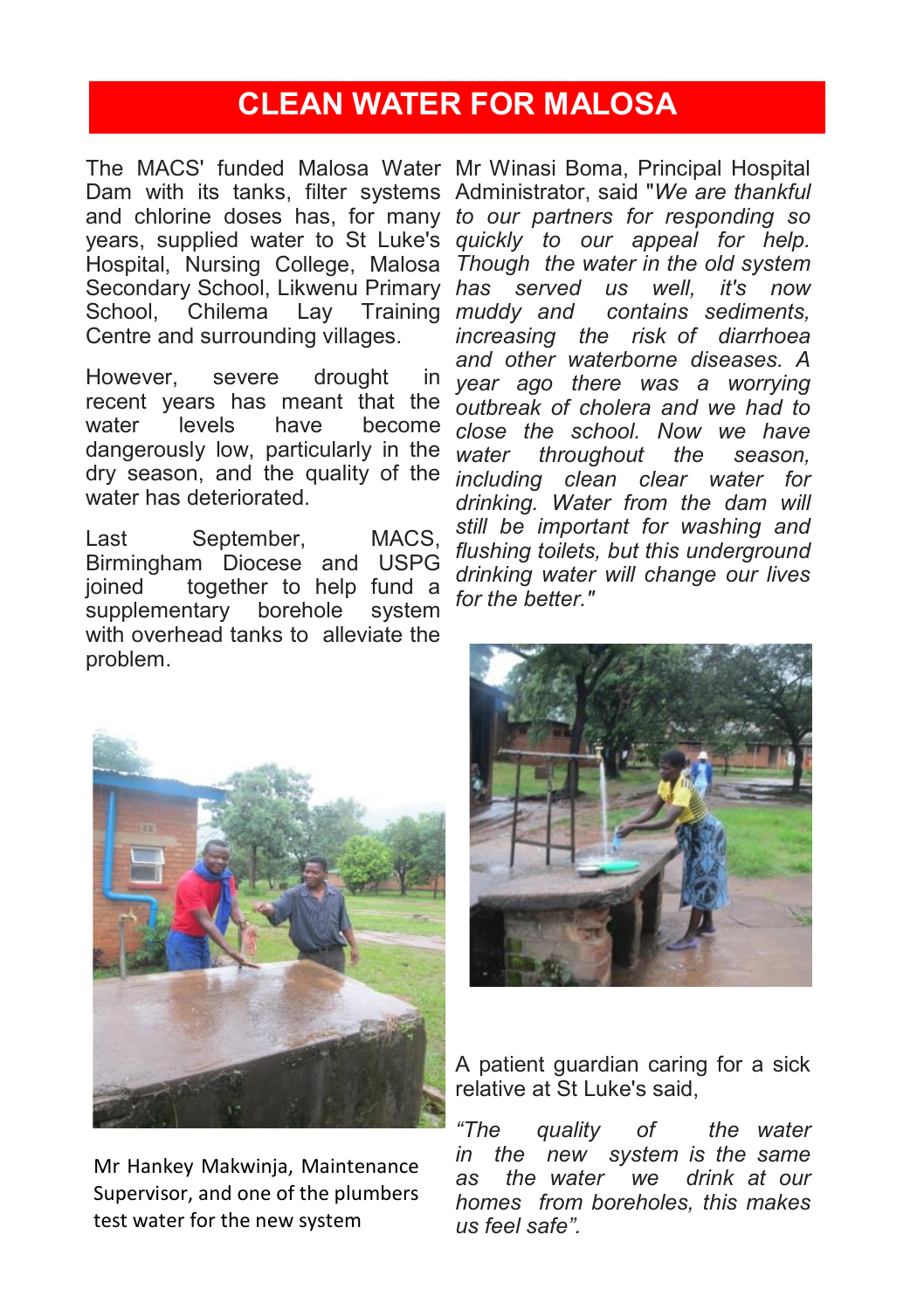## **TRUSTEE PROFILES**

### In September 2017 MACS welcomed two new trustees



**Margaret Campbell** has had an interest in Malawi since childhood, when she had an aunt serving as a missionary in the then Nyasaland. Through former trustee Anthea Griggs she has followed of the work of MACS for many years. This interest was cemented by joining the 2016 Supporters trip.

She originally trained as a teacher and later converted to leisure management.

**Dr. Martin Herrick** is a retired consultant anaesthetist. He spent a year in Malawi after leaving school, during which time he supervised much building work at Malosa and at St. Anne's Hospital, Nkhotakota. His last project was the laying of the<br>foundations of St Luke's foundations Hospital, Malosa.

After qualifying as a doctor, he spent a year in a mission hospital in the South African Transkei. Subsequently he returned to work at St. Luke's for two years, with short spells at St. Anne's.

Since then he has been a member of educational teams to Africa, India and Romania.



As Sports Development Manager in Havering she worked closely with Public Health on a variety of Healthy Lifestyles projects, mostly around physical activity and nutrition, before retiring in 2015.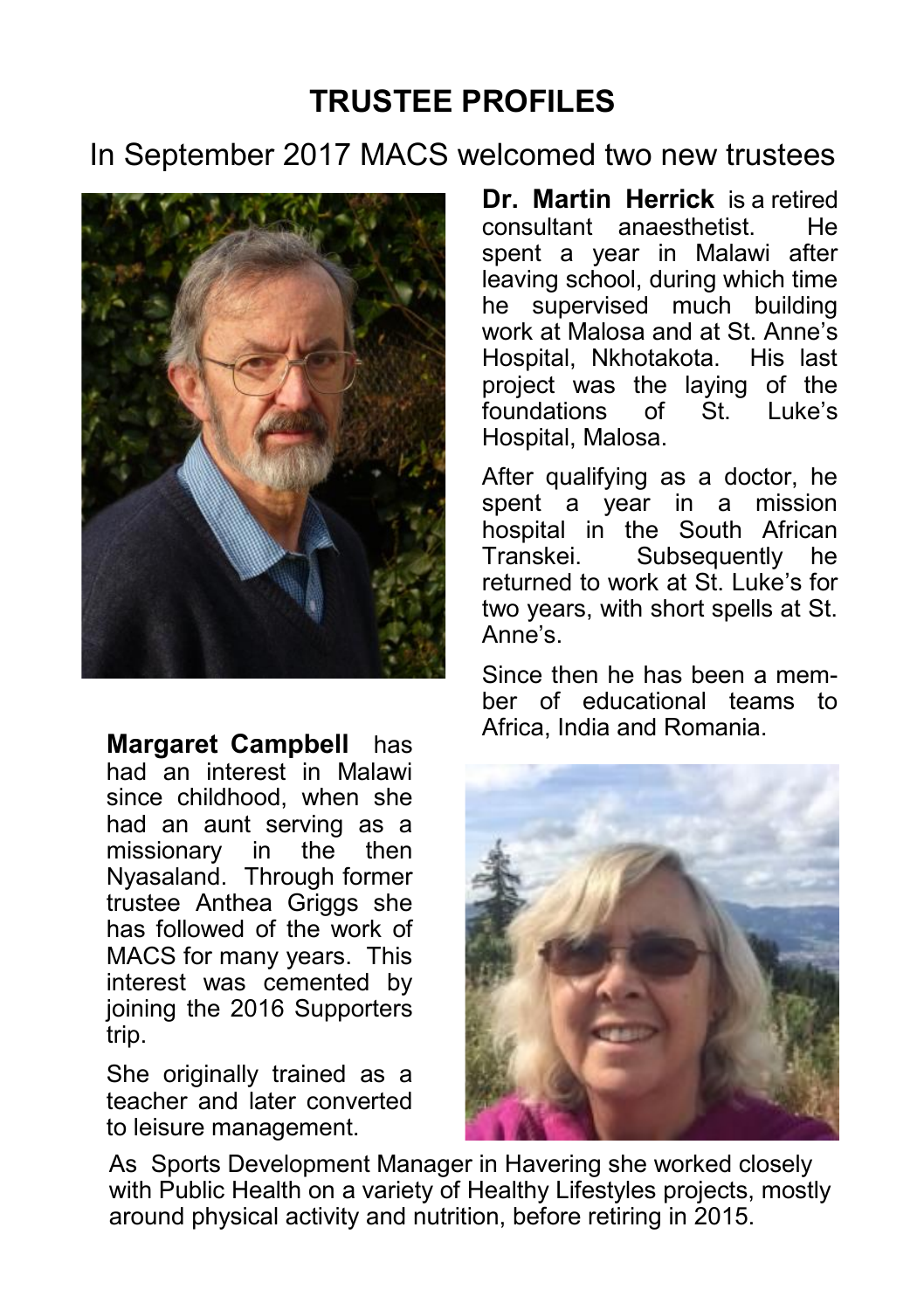### **How gift list items make a big difference**

Donating items from the MACS Gift List makes a real difference. Recent purchases for Malawi from 'medical' donations have included blood pressure and oxygen monitors, watches for nurses, and patient mattresses and bedding.

Nurses' salaries don't stretch far with the rapidly rising cost of living in Malawi, and to have wipe clean watches to pin on uniforms means a lot and helps prevent cross-infection. They have enabled the staff to detect complications by counting the heartbeat of patients accurately.



Blood pressure monitors are expensive to buy as they must be imported. Staff from St. Martin's general funding for patient care.Hospital at Malindi say that the donations have enabled them to have one in all wards and clinics such as the antenatal clinic which helps to monitor patients with hypertension. We next will be buying paediatric BP monitors too.

Donated pulse oxygen monitors are used mainly in Maternity and the Children's ward. They can now use

oxygen therapy more accurately especially with children with severe pneumonia, women experiencing complications, and the sickest of their patients.

And why the head torches? Even when power is working (not guaranteed) staff often have limited light. Head torches enable procedures to be carried out more safely. They also help staff leaving their houses for night-time emergencies to cross unlit and unsafe terrain.

Medical and nursing text books have been added recently to the Gift list. Libraries rarely have up-to-date books and hospital and clinic staff normally have none at all. Gift List donations can pay for appropriate new books, purchased according to need.

Several hospitals and rural clinics have received bedding and waterproof mattresses recently, all funded by Gift list donors and made and bought locally. These mattresses can be cleaned easily, an important issue when infection is easily spread using torn covers and patients have more privacy with good bedding. Many more are needed!

The Sponsor-a-bed donations are shared equally between hospitals and form an important addition to the

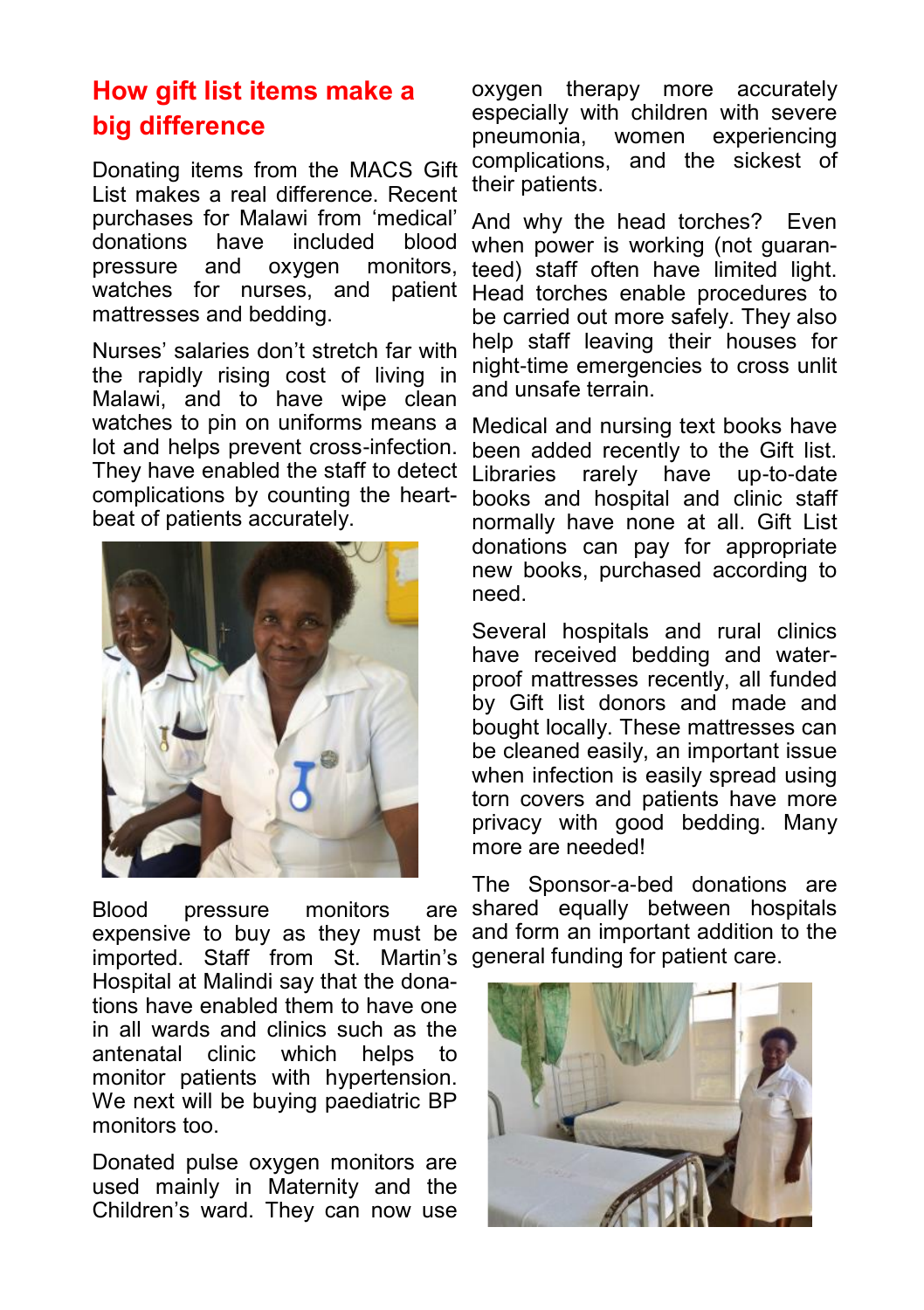## **Also from the Gift List**

Text books have been distributed to The local production of sports bibs is secondary schools.

Sponsor-a-bed funds have been distributed to St Martin's and St Luke's hospitals.

The gift of more goats to the Malosa Community Based Organisation (MACOBO) pass-on goat scheme has been approved.

The local production of new easels, desks and chairs for teachers has been approved.

Funds to support the Chankhungu Orphan Centre have been passed on.

being followed up.



## **NEW PROJECTS approved since the last newsletter**

- $\Diamond$  Solar panels for the MACS representative's office.
- Eight day training for children's caregivers at MACOBO.
- $\Diamond$  A strategic review for St Martin's hospital.
- $\Diamond$  Renovation of a three classroom block at Nkhanda Primary School, Likhubula Parish, Zomba.
- Re-roofing of the rectory at St Philip's Rectory, Likhubula Parish.
- Roofing of Holy Spirit Church, Matope Parish.
- $\Diamond$  Installation of electricity in Namwera Parish to Parish HQ, Chinwenya Primary School, staff and teachers' houses, offices, the church and one school block.
- $\Diamond$  The purchase of a new washing machine for St Martin's hospital, Malindi.
- $\Diamond$  A grant to pay for 80% of the cost of ten people on the Chilema Women's training course.
- $\Diamond$  School fees for students at Malosa Secondary School, St Michael's Girls' Secondary School, Bishop Mtekateka School, Nkope Hill CDSS and Mmangas CDSS through various bursary schemes.
- $\Diamond$  Construction of a double classroom block with office at St Francis' Parish, Kasungu.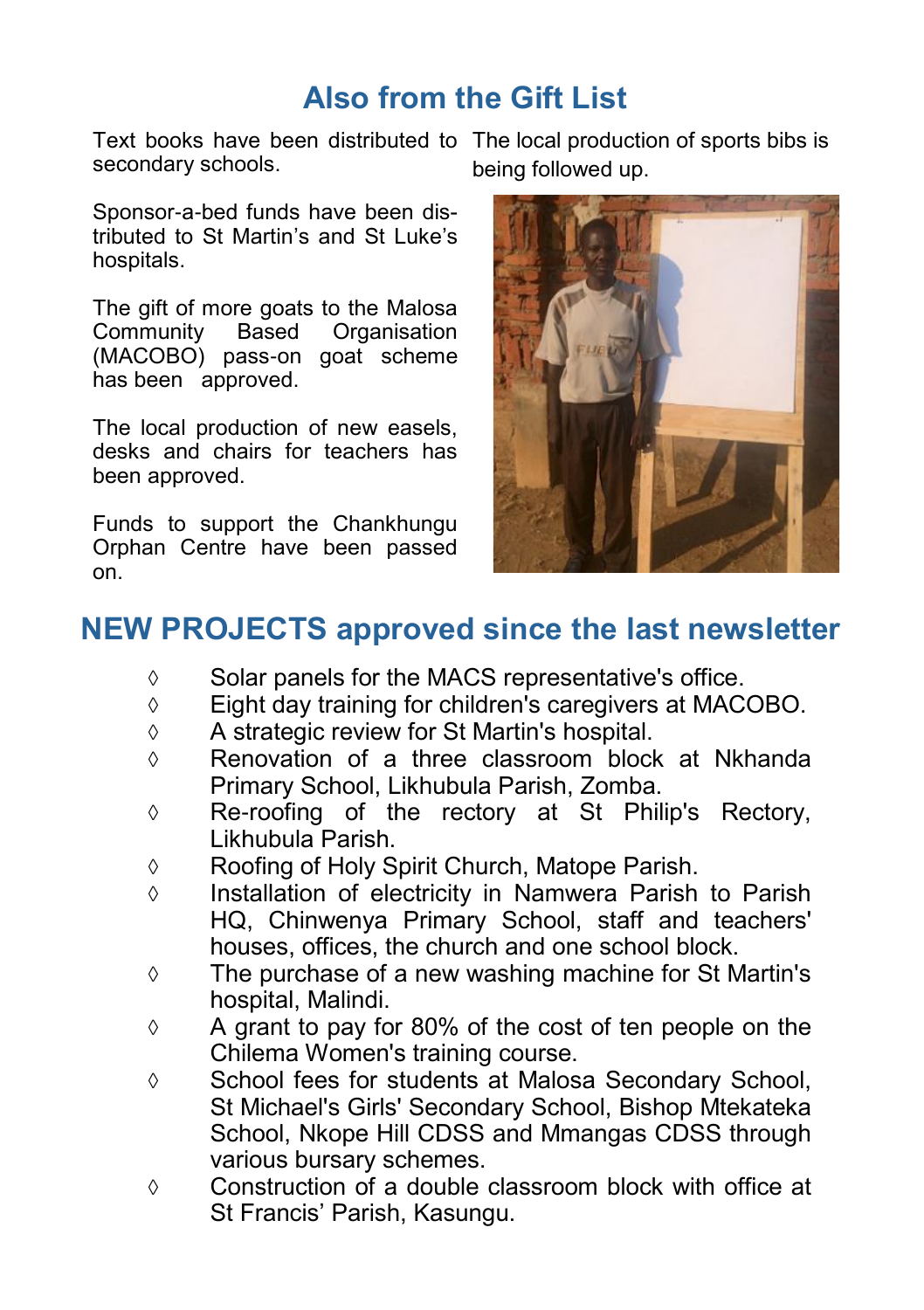### **DO YOU STILL WANT TO BE ON OUR MAILING LISTS?**

In our last newsletter we indicated that, in order to comply with the latest Data protection regulations, we would have to invite every individual person on our current mailing lists to opt in. Some of you already indicated you wish to continue to hear from us by post or by email. However, this is your final opportunity to do so. **Should you as an individual not respond, MACS cannot contact you again and your details will be deleted from our lists.**

#### **Here is how to make sure you still hear from MACS:**

*NB: If you received this newsletter without an opt-in insert, you have already opted in and therefore you don't need to anything more at all.* 

#### **EITHER**

If there is **a white opt-in form** with your newsletter and if you wish to receive mailing from us in the future, you have to indicate this in such a way that we can record your preferences. If we don't have a record of your preferences, legally we are no longer able to contact you. The opt-in form can be completed in ink and posted back to me, the Secretary, at the address on the form.

You can **go online to our website** [www.malawimacs.org](http://www.malawimacs.org) click on Contact us, scroll down and complete the form with your preferences then press Submit.

**OR**

You can **phone the Secretary** on 01580 291658.

#### **OR**

If you receive communications from us **by email,** then click on the link in the email. This will take you straight to the opt-in form which you can then complete and submit. Our email to you should include a note if you have already opted in.

*If at any point you wish to change how you receive news from MACS, or if you wish to unsubscribe, you can indicate this via the Website or through the Secretary at* [info@malawimacs.org](mailto:info@malawimacs.org)

### **MACS doesn't need a busker or a one-man band!**

We *do* need a new trustee who will be responsible raising funds for major projects in Malawi. Experience in making successful applications to grant-making trusts would be an advantage. For details see *www.malawimacs.org* 

*By permission Bill Brookman/Matt Page*

# **OR**